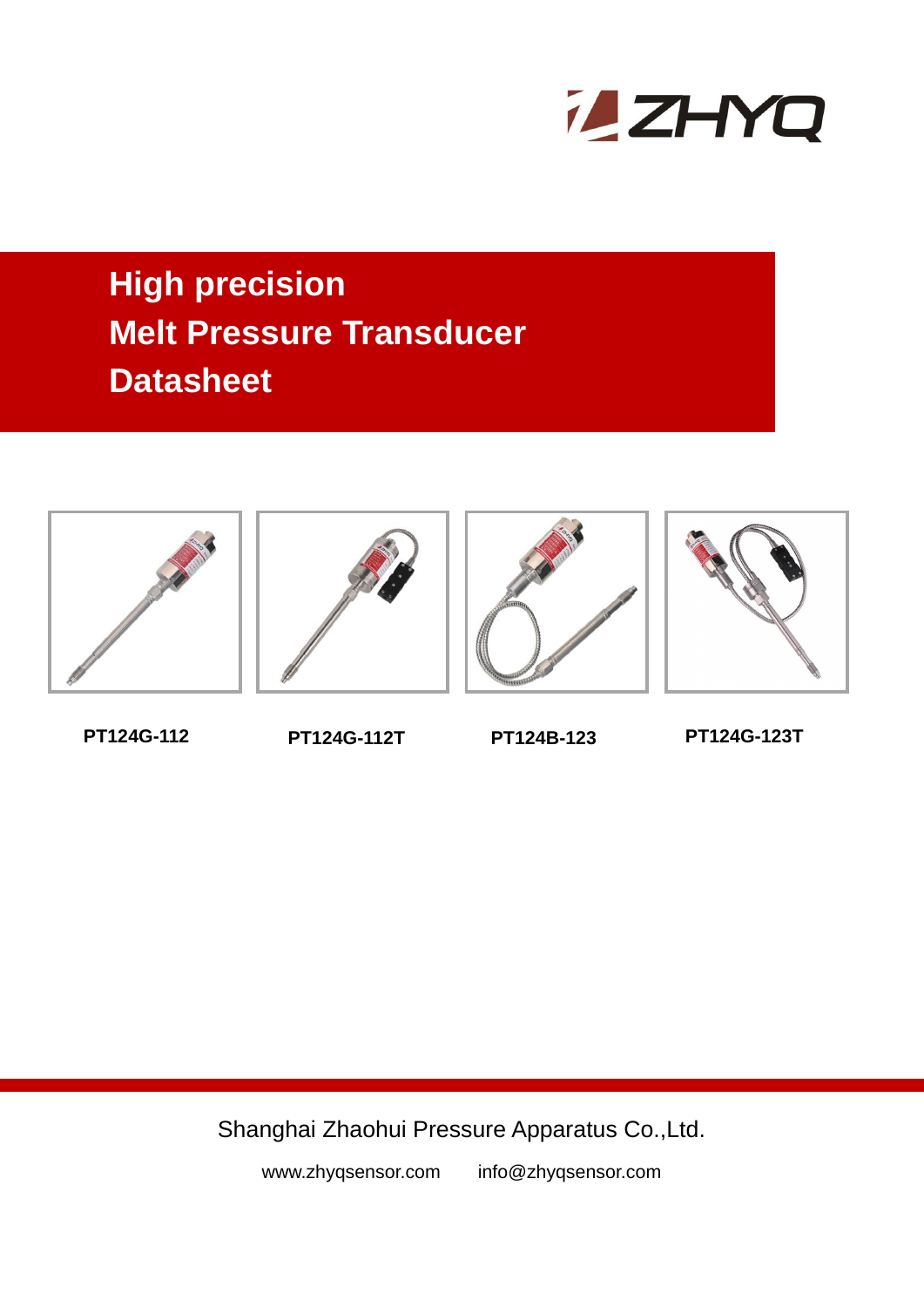# **Model**:**PT124G-112**(**High precision**)



### **Description**

PT124G-112 Series Melt Pressure Transducer can achieve the pressure and temperature measuring. This series adopt special material and alloy elastic membrane to low down temperature draft and improve accuracy. The zero & full span can be calibrated, with amplify signal be connected with PLC, and internal 80% calibration. It has the wide application in high-temp liquid pressure measurement and control such as Chemical & Fiber equipment, polyester equipment, etc.

## **Application**

- **←** Fiber Equipment
- ♦ Plastic and Rubber manufacturing equipment
- ◆ Other melt pressure measurement and Control

#### **Feature**

- $\blacklozenge$  High accuracy
- ◆ Stainless steel welding
- ◆ Easy to install
- ♦ Internal 80% calibration
- ◆ Excellent stability and repeatability







Remarks: L=152, 228, 305

#### PT124G-112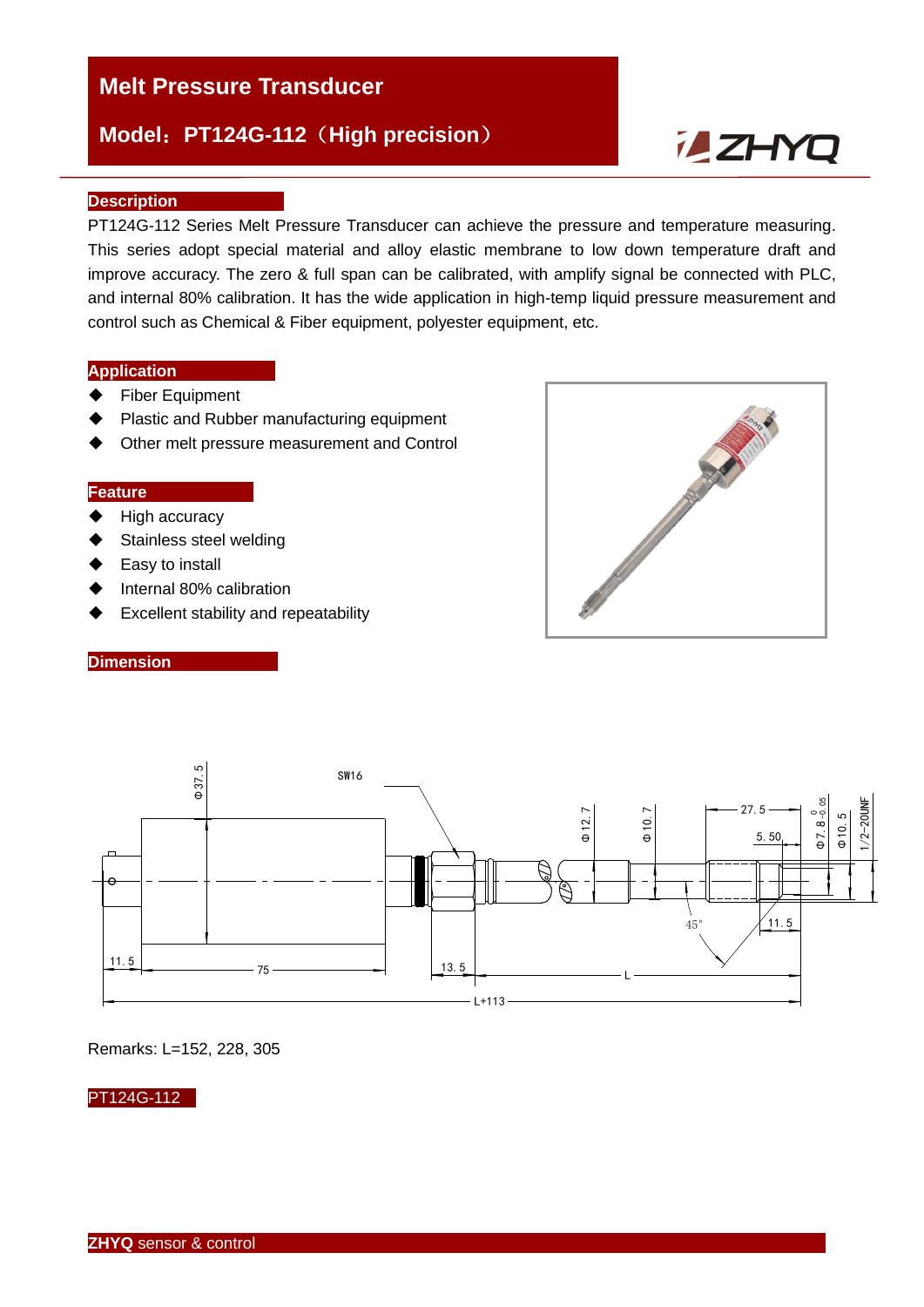# **Model**:**PT124G-112T**(**High precision**)



#### **Description**

The model PT124G-112T comes with thermocouple, it can measure the pressure and temperature at one point. It adopts special material and alloy elastic membrane to low down the temperature draft and improve accuracy. The zero & full span can be calibrated, with amplify signal be connected with PLC, and internal 80% calibration. It has the wide application in high-temp liquid pressure measurement and control such as Chemical & Fiber equipment, polyester equipment, etc.

## **Application**

- Fiber Equipment
- ♦ Plastic and Rubber manufacturing equipment
- ◆ Other melt pressure measurement and Control

#### **Feature**

- $\blacklozenge$  High accuracy
- ◆ Stainless steel welding
- ◆ Easy to install

**Dimension** 

- ♦ Internal 80% calibration
- ◆ Excellent stability and repeatability





L=152, 228, 305

PT124G-112T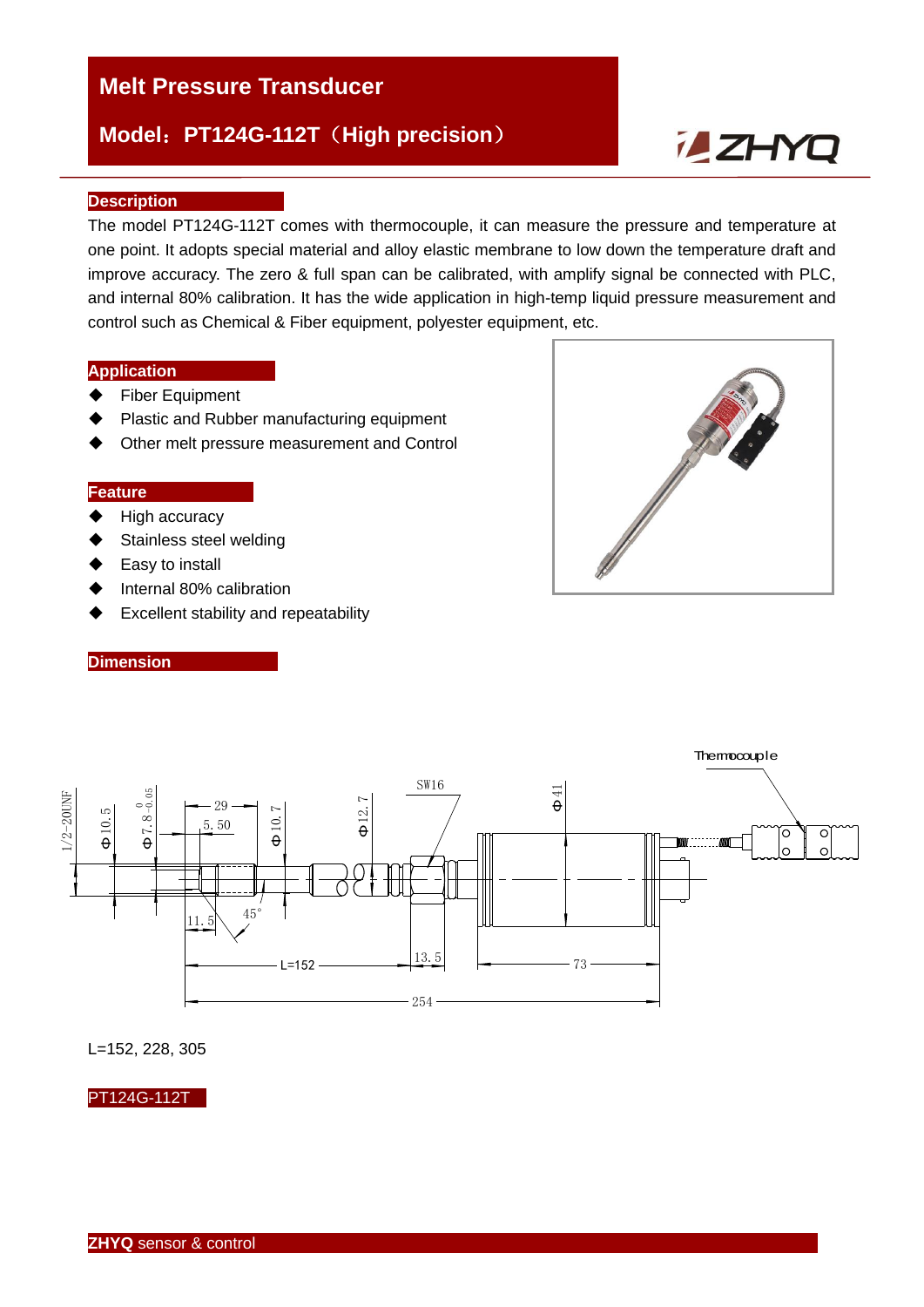# **Model**:**PT124G-123**(**High precision**)

# **ZHYQ**

#### **Description**

PT124G-123 series melt pressure transducer adopts special construction and excellent alloy elastic membrane to reduce the thermal draft and improve the accuracy. Zero & full span can be adjustable, amplified signal can be connected with PLC, which is the international standard. It is suitable for pressure measuring and controlling in melt fluid medium, such as the plastic & polymer in the process equipments.

## **Application**

Chemical fiber & spinning Equipment Plastic and rubber, polyester process equipment Other pressure measurement and Control

#### **Feature**

High-standard quality Stainless steel Seal Simple Installation Completely interchange similar import products Internal 80% calibration Excellent stability



#### **Dimension**



L=152, 228, 305

## PT124G-123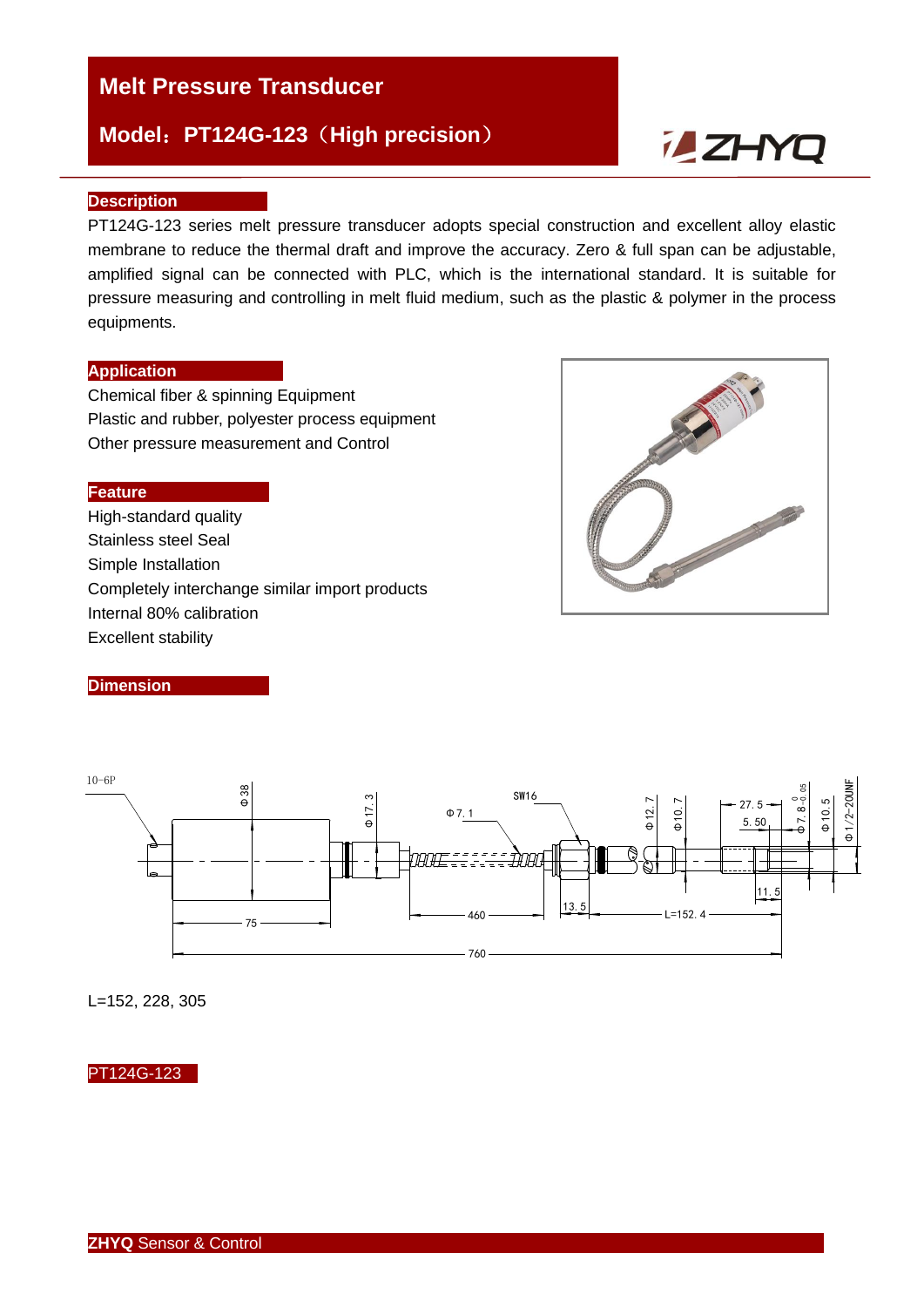# **Model**:**PT124G-123T**(**High precision**)

# **ZHYQ**

#### **Description**

PT124G-123T Series Melt Pressure Transducer ( Flexible stem & High accuracy ) comes with thermocouple, it can measure the pressure and temperature in one point. This series adopts special construction and excellent alloy elastic membrane to reduce the thermal draft and improve the accuracy. Zero & full span can be adjustable, amplified signal can be connected with PLC, which is the international standard. It is suitable for pressure measuring and controlling in melt fluid medium, such as the plastic & polymer in the process equipments.



#### **Application**

- ◆ Chemical fiber & spinning Equipment
- ◆ Plastic and rubber, polyester process equipment
- ◆ Other pressure measurement and Control

#### **Feature**

- High-standard quality
- Stainless steel Seal
- Simple Installation
- **►** Completely interchange similar import products
- Internal 80% calibration
- **Excellent stability**

Φ3327.5  $\frac{\Phi}{2}$ . 8 -0.05 TYPE  $J$  T/C  $/2-20$ UN 5.50 Φ10.5  $\subset$  $\subset$  $\frac{88}{9}$ 11.5  $rac{3}{4}$ L=152.4  $\mathbb T$ -1777 460

#### PT124G-123T

**Dimension** 

75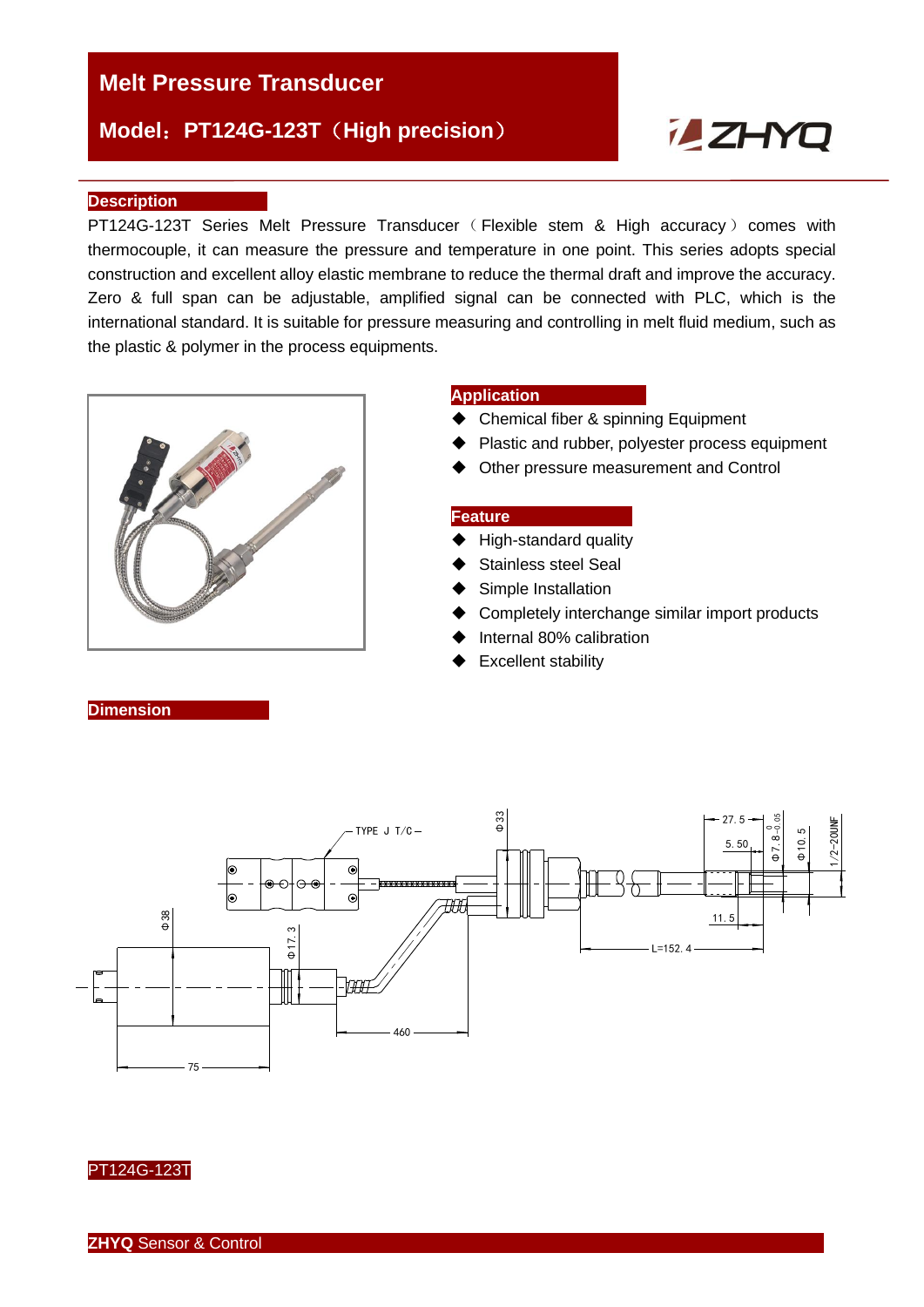

#### **Specification**

| Range:                        | 010MPa to 0150MPa (01500psi to 020000psi)      |
|-------------------------------|------------------------------------------------|
| Output:                       | 2mV/V; 3.33mV/V                                |
| Accuracy:                     | $±0.5\%FS$                                     |
| Input voltage:                | 10 (6~12V) DC                                  |
| Repeatability:                | ±0.2%                                          |
| Construction:                 | Wheatstone bridge                              |
| Bridge resistance:            | 350 ohms±10%                                   |
| Overload pressure:            | $1.5 \times FSO$                               |
| Internal calibration:         | 80%±1%                                         |
| <b>Insulation Resistance:</b> | 1000Megohms @50Vdc                             |
| Max. Diaphragm Temp:          | $0 - 400^{\circ}$                              |
| Thermocouple type:            | J,K,E,PT100 Optional                           |
| Electric connector:           | 5PIN, 6PIN                                     |
| Process connector:            | 1/2"-20UNF, M14x1.5, M18x1.5 (Customer design) |

## **Mounting Hole**

| $\boxed{\circledcirc}$ 0. 02 $\boxed{\circledS}$               | D <sub>1</sub> | M22×1.5          | M28×1.5     | G3/4"       | PT3/8"      |
|----------------------------------------------------------------|----------------|------------------|-------------|-------------|-------------|
| $\bigoplus_{i=1}^{\infty}$                                     | D <sub>2</sub> | Φ16.1            | $\Phi$ 18.3 | $\Phi$ 18.3 | $\Phi$ 10.3 |
| $\circledS$                                                    | D <sub>3</sub> | Φ20.1            | Φ26.1       | $\Phi$ 24.2 | $\Phi$ 14.9 |
| $\mathbb{Z}$<br>۲Ξ<br>$\frac{2}{3}$<br>Ξ                       | M              | $\Phi$ 23        | $\Phi$ 30   | $\Phi$ 21   | $\Phi$ 11   |
|                                                                | A              | 11               | 12          | 12          | 14          |
| $\overline{A}$<br>B<br>C                                       | B              | 12               | 15          | 15          | 19          |
| Planar Sealed                                                  | $\mathsf C$    | 40               | 35          | 35          | 40          |
|                                                                |                |                  |             |             |             |
| $\circ$ 0.02 $\circ$                                           | D <sub>1</sub> | M12×1.5          | M14×1.5     | 1/2-20UNF   | M18×1.5     |
| $45^\circ$ $\Box$                                              | D <sub>2</sub> | $\Phi$ 8         | $\Phi$ 8    | $\Phi$ 8    | Φ10.1       |
| (S)                                                            | D <sub>3</sub> | $\Phi$ 10.8      | Φ12.5       | Φ11.5       | Φ16.1       |
| $\frac{1}{4}$<br><u>ន</u>   ឌ]<br>$\overleftarrow{\text{o}}$   | D <sub>4</sub> | Φ12.5            | $\Phi$ 14.5 | Φ13.1       | $\Phi$ 20   |
|                                                                | A              | $6\phantom{1}6$  | $\,6\,$     | $\,6$       | 6.5         |
| $\stackrel{A}{\longrightarrow}$<br>C.<br>B<br>45° Slope Sealed | $\sf B$        | $\boldsymbol{9}$ | 9.5         | 9.5         | 10          |

#### **Ordering Guide**

| Model                                                 | Range(bar) | Output | Screw  | Electric   | Other requirement |
|-------------------------------------------------------|------------|--------|--------|------------|-------------------|
|                                                       |            |        | Thread | connection |                   |
| PT124G-123T                                           | ---        | $---$  | $---$  | $- - -$    | $- - -$           |
| Example: PT124G-123T-500Bar-3.33mV/V-1/2-20UNF-6PIN-J |            |        |        |            |                   |

## **Shanghai Zhaohui Pressure Apparatus Co., Ltd**

5-6F No.8 Building No.115 ,Lane 1276 Nanle Road Songjiang District Shanghai 201600 China Tel:+86-21-51691919 67755189 Fax:+86-21-67755185 E-mail: info@zhyqsensor.com www.zhyqsensor.com



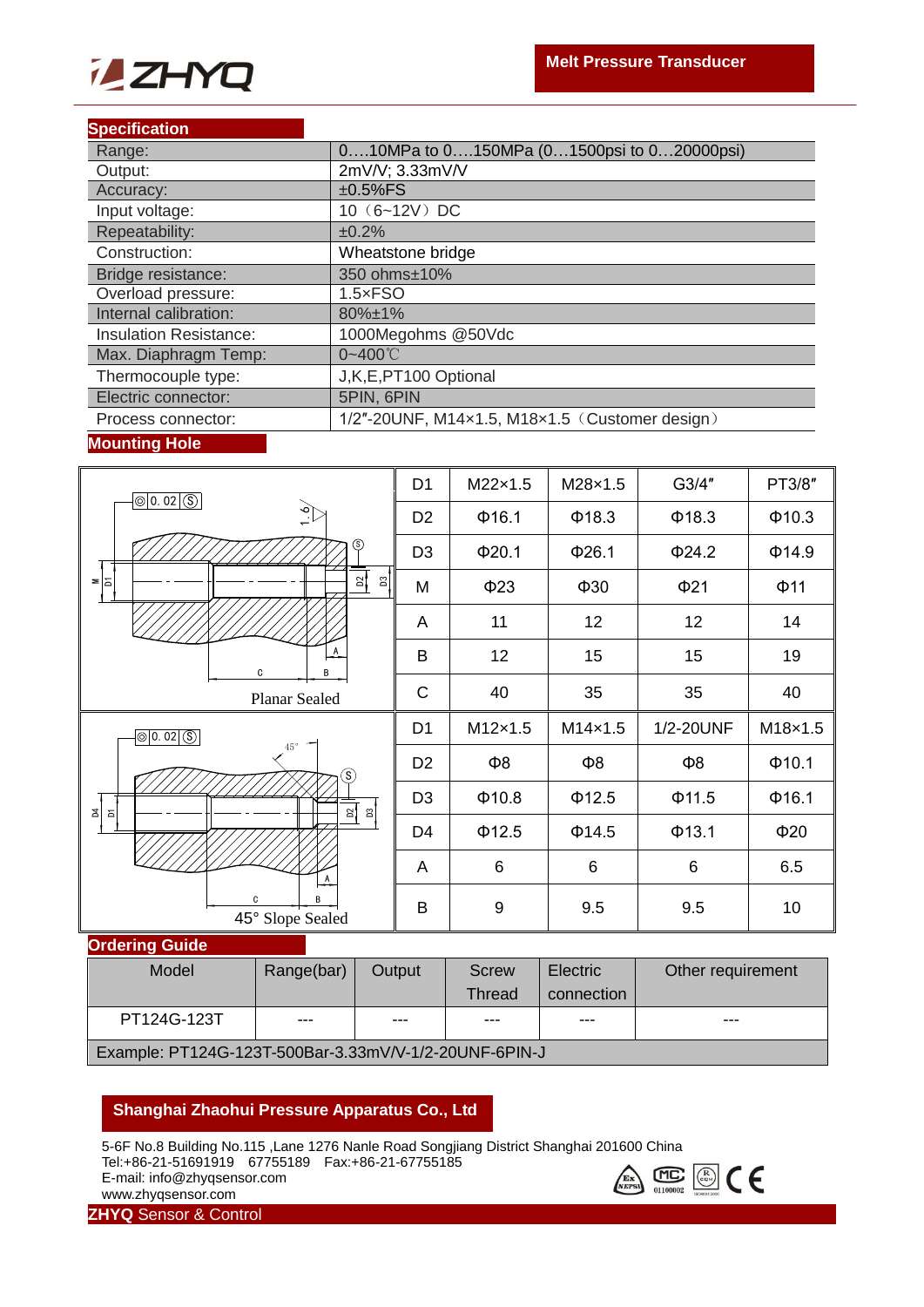# **Melt pressure transducer/transmitter**

# **Operating instruction**

# **Attention for installation**

## **1, Installation**

Do not remove protective cap until ready to install. Prior to initial installation, verify correct machining of mounting hole. Install with aluminum gasket. The electronics housing should be secured, with the enclosed mounting bracket.

**ZHYQ** 

## **2, Remove**

Make sure that there is no remained metal or plastic; remove all of the transducers from the equipment before you clean the extruder. You can remove the transducer only when the polymer is molten. And clean the diaphragm of the transducer with soft cloth as soon as you remove it. At the same time, you can use ZHYQ's cleaning tool kit to clean the remained material in the mounting hole in order to install easily next time.

## **3, Start-up**

Bring system to operating temperature, and with no pressure, follow recommended procedures with instrumentation for zero and span adjustment. Make sure that there is sufficient "soak time" to assure that any material at the tip of the transducer is molten before process is started.

## **4, Electrical house**

The tip of the transducer can endure high temperature, but the shell (electrical house) only endure temperature lower than 80℃, so it should place in the room temperature. It can benefit for the accuracy and natural life of the transducer if you keep the shell from the high temperature.

## **5, Overload effect**

During the course of pressure measuring and controlling, it is better to make sure the transducer within the rated pressure, too long time overload the pressure will affect the accuracy and natural life of transducer, although the transducer own determinate overload ability.

## **6, Wiring**

Use shielded cable, attach cable shield to ground at one end only. In order to prevent the jamming.

## Select correct installation